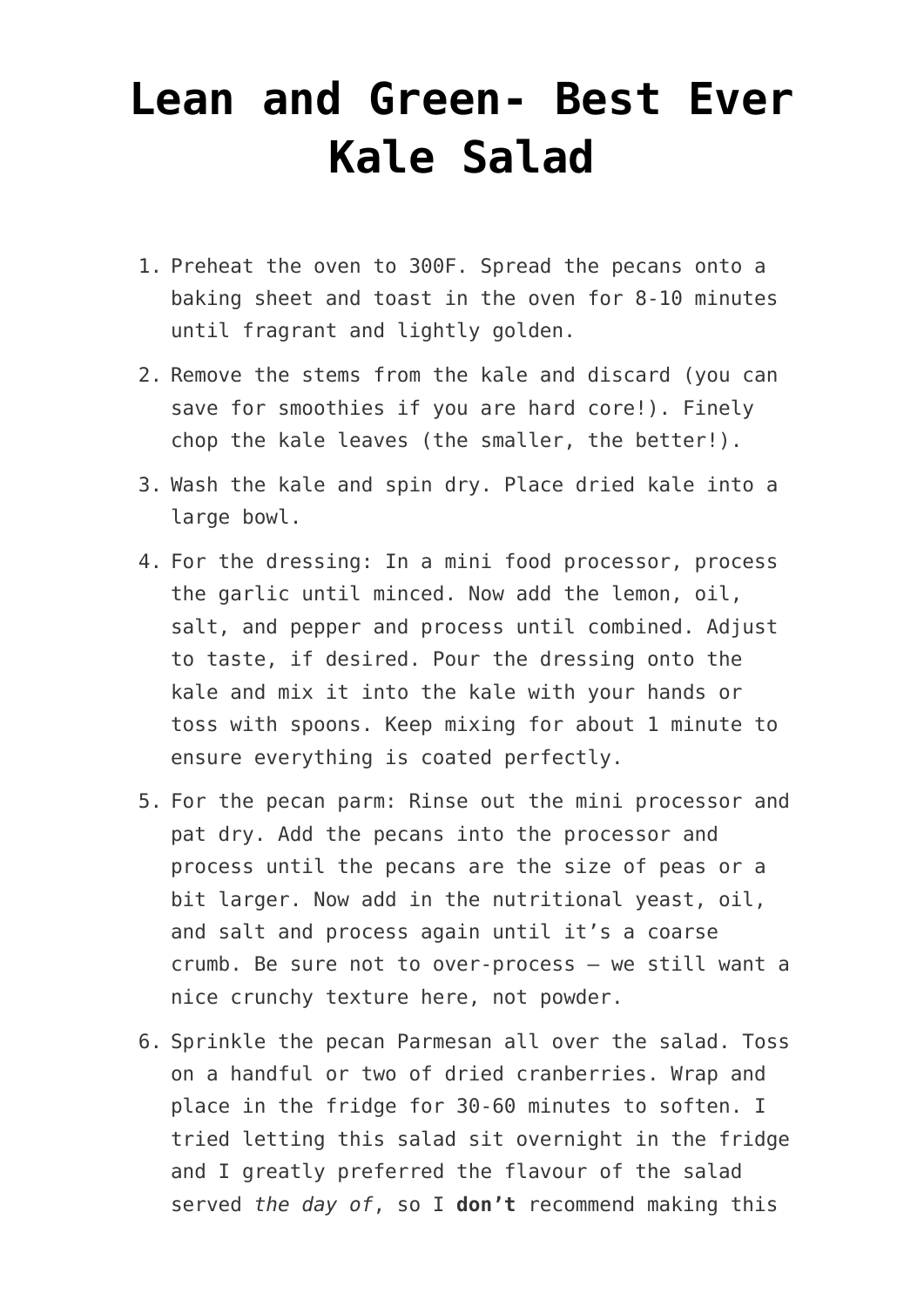salad the day before and letting it sit in the fridge overnight.

Note: 1) Instead of a mini processor, you can chop/whisk the dressing and pecan "parmesan" by hand. 2) For a nutfree version, try using breadcrumbs instead of pecans.

Read

more: [http://ohsheglows.com/2013/11/25/the-best-shredded](http://ohsheglows.com/2013/11/25/the-best-shredded-kale-salad/#ixzz3ElDsDqrc) [-kale-salad/#ixzz3ElDsDqrc](http://ohsheglows.com/2013/11/25/the-best-shredded-kale-salad/#ixzz3ElDsDqrc)

We are always encouraging our clients fill-up on greens, and if you are participating in our 10 in 10 challenge you understand- it's time to make friends with kale!

Why we love kale:

- One (36 calorie) cup provides 15% of our daily calcium and B6 requirement for the day. This is particularly important for dairy-free folks like myself.
- Kale is a fantastic source of alkalizing minerals like magnesium. Did you know that most Americans are deficient in Magnesium? If you have symptoms such as poor quality sleep, anxiety, chronic pain or muscle cramps, a daily dose of kale may be just what the doctor ordered!
- It's Mother Nature's multi-vitamin. We can meet all of our Vitamin A, C and K requirements for the day with just one cup.
- Kale is loaded with cancer fighting phytonutrients (way too many to list) and detoxifying fiber and sulfurs. These are key components of a lean and radiant body!!!

If kale sounds a little scary, start with a baby variety.